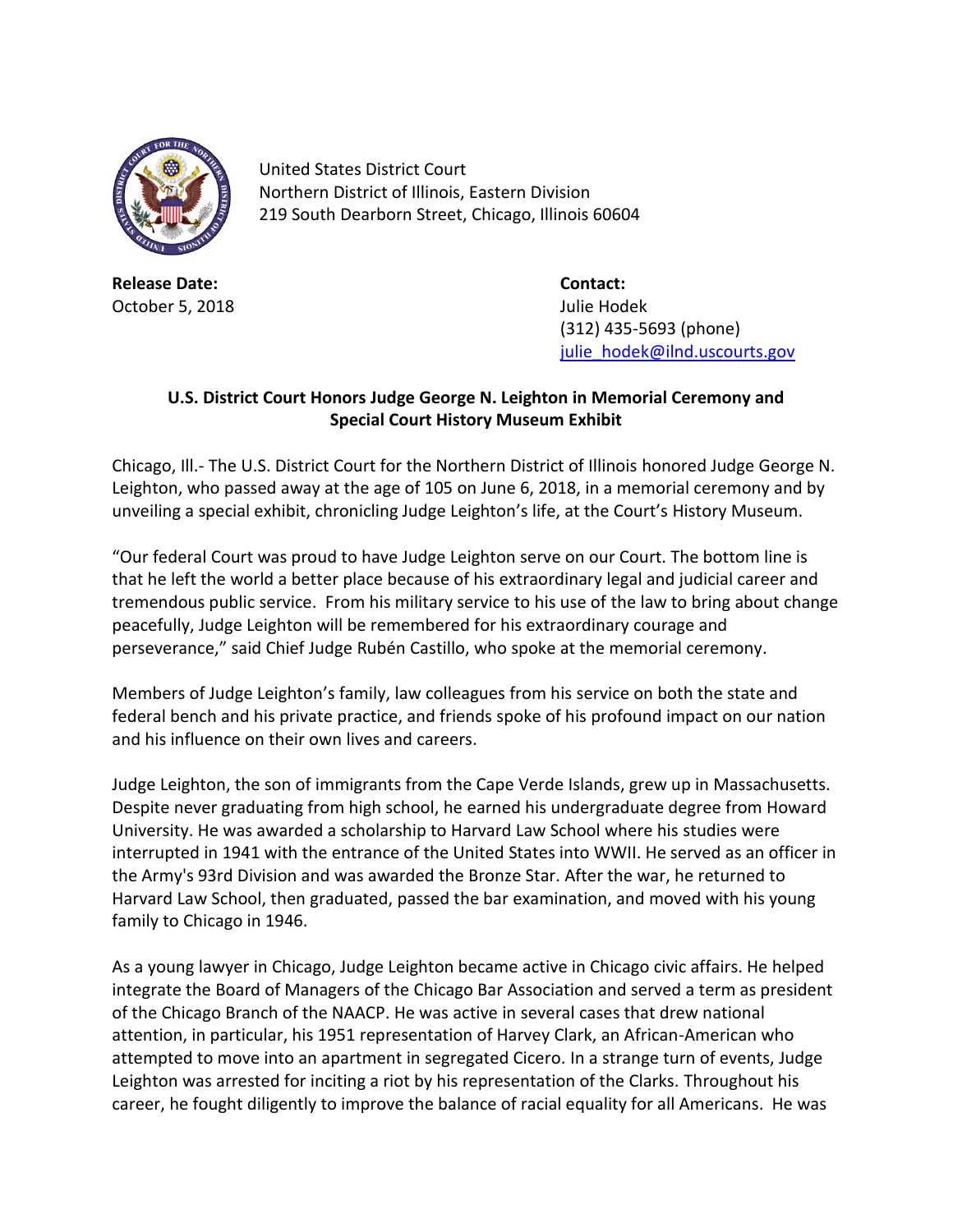instrumental in attaining voting rights for African Americans in the early 1950s through the 1960s. He also fought for school desegregation and the right of African Americans to serve on juries. Judge Leighton served as a Circuit Court Judge in Cook County from 1964 to 1969. He then went on to become the first African American District Appellate Court Justice in Illinois from 1969 to 1976. Judge Leighton was nominated to this Court by President Gerald R. Ford in 1975 and confirmed by the U.S. Senate on February 2, 1976. He served the District Court honorably until his retirement in 1987.

On November 5, 2018, Judge Leighton's final wish will be fulfilled as he will be laid to rest at Arlington National Cemetery.

Speakers at the event included Chief Judge Rubén Castillo, Trayce Eileen, John Whitfield, Jeffrey Colman, Honorable William Bauer, Honorable Anne Burke, Emily Nicklin, Honorable Ann C. Williams (Ret.), Andrea Zopp, Langdon Neal, Honorable Sharon J. Coleman, Honorable Stanley Hill, and Stephen Belyn.

###



## Photos by Jim Slonoff

Chief Judge Rubén Castillo, U.S. District Court for the Northern District of Illinois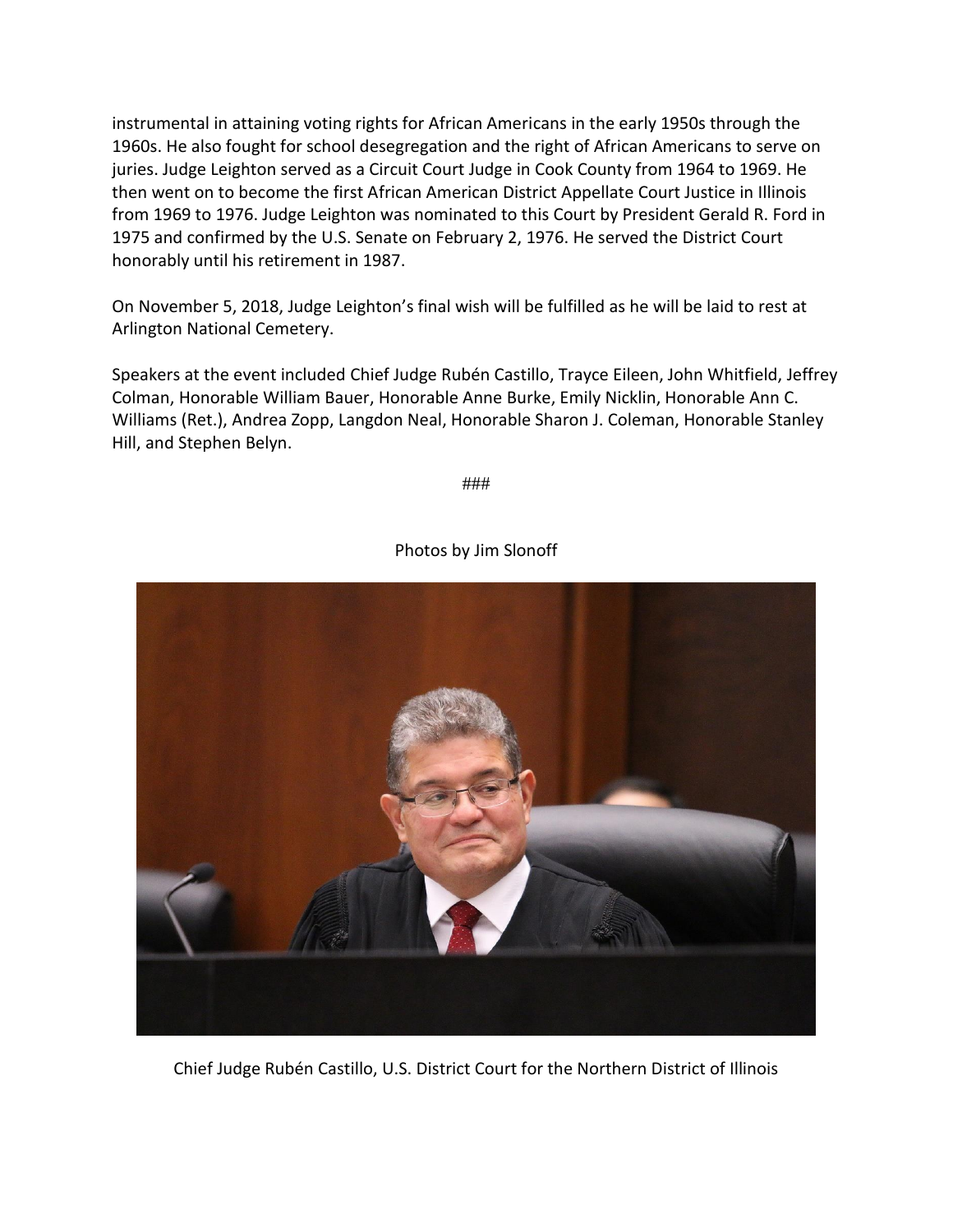

Above: Judge Ann C. Williams (Ret.) Below: Judge William Bauer, U.S. Court of Appeals for the Seventh Circuit